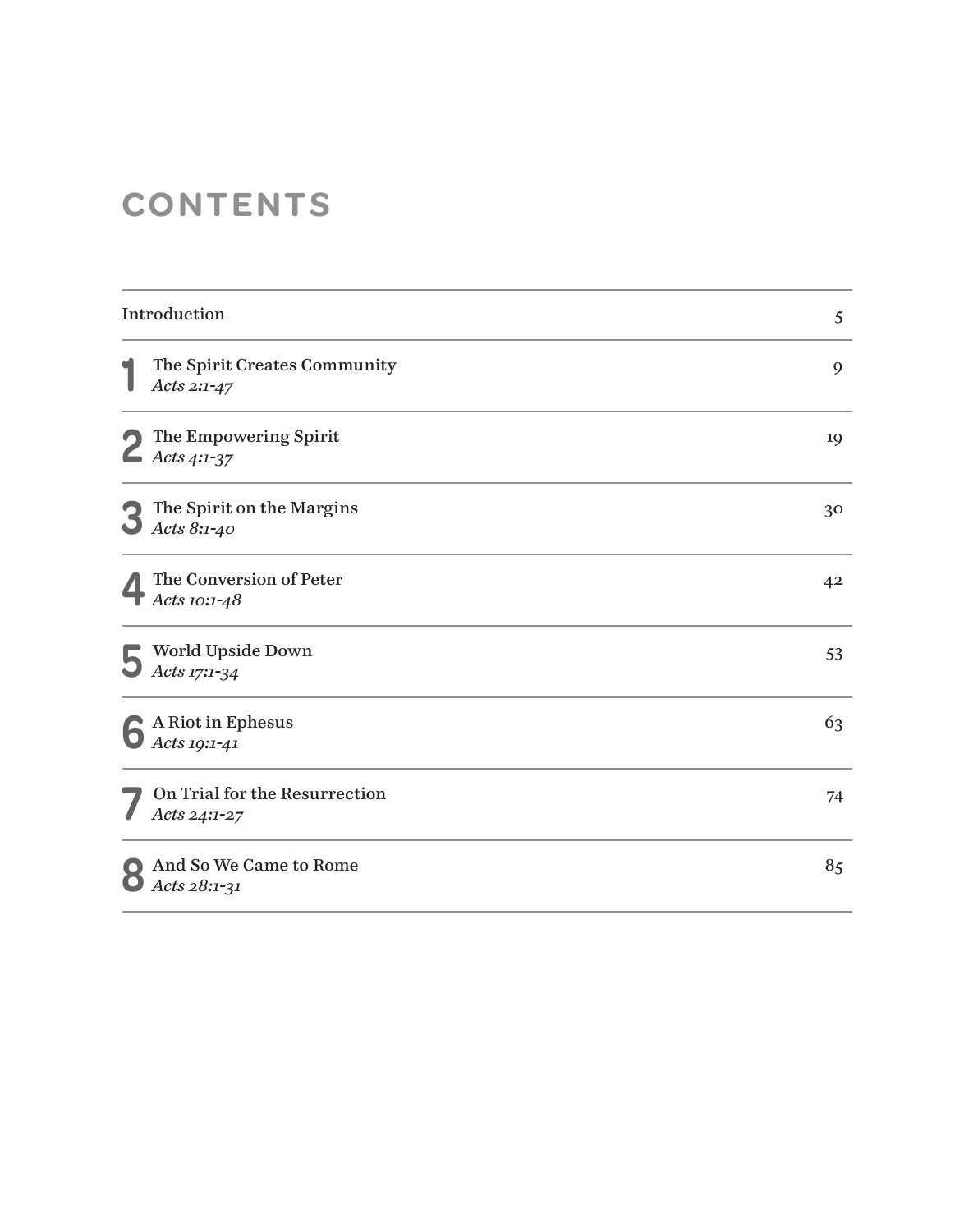# **Introduction**

# **Book of Faith Adult Bible Studies**

Welcome to the conversation! The Bible study resources you are using are created to support the bold vision of the Book of Faith initiative that calls "the whole church to become more fluent in the first language of faith, the language of Scripture, in order that we might live into our calling as a people renewed, enlivened, empowered, and sent by the Word."

Simply put, this initiative and these resources invite you to "Open Scripture. Join the Conversation."

We enter into this conversation based on the promise that exploring the Bible deeply with others opens us to God working in and through us. God's Word is life changing, church changing, and world changing. Lutheran approaches to Scripture provide a fruitful foundation for connecting Bible, life, and faith.

# **A Session Overview**

Each session is divided into the following four key sections. The amount of time spent in each section may vary based on choices you make. The core Learner Session Guide is designed for 50 minutes. A session can be expanded to as much as 90 minutes by using the Bonus Activities that appear in the Leader Session Guide.

# • **Gather (10-15 minutes)**

Time to check in, make introductions, review homework assignments, share an opening prayer, and use the Focus Activity to introduce learners to the Session Focus.

# • **Open Scripture (10-15 minutes)**

The session Scripture text is read using a variety of methods and activities. Learners are asked to respond to a few general questions. As leader, you may want to capture initial thoughts or questions on paper for later review.

# • **Join the Conversation (25-55 minutes)**

Learners explore the session Scripture text through core questions and activities that cover each of the four perspectives (see diagram on p. 6). The core Learner Session Guide material may be expanded through use of the Bonus Activities provided in the Leader Session Guide. Each session ends with a brief Wrap-up and prayer.

# • **Extending the Conversation (5 minutes)**

Lists homework assignments, including next week's session Scripture text. The leader may choose one or more items to assign for all. Each session also includes additional Enrichment options and may include For Further Reading suggestions.

# **A Method to Guide the Conversation**

Book of Faith Adult Bible Studies has three primary goals:

- To increase biblical fluency;
- To encourage and facilitate informed small group conversation based on God's Word; and
- To renew and empower us to carry out God's mission for the sake of the world.

To accomplish these goals, each session will explore one or more primary Bible texts from four different angles and contexts—historical, literary, Lutheran, and devotional. These particular ways of exploring a text are not new, but used in combination they provide a full understanding of and experience with the text.

Complementing this approach is a commitment to engaging participants in active, learner-orientated Bible conversations. The resources call for prepared leaders to facilitate learner discovery, discussion, and activity. Active learning and frequent engagement with Scripture will lead to greater biblical fluency and encourage active faith.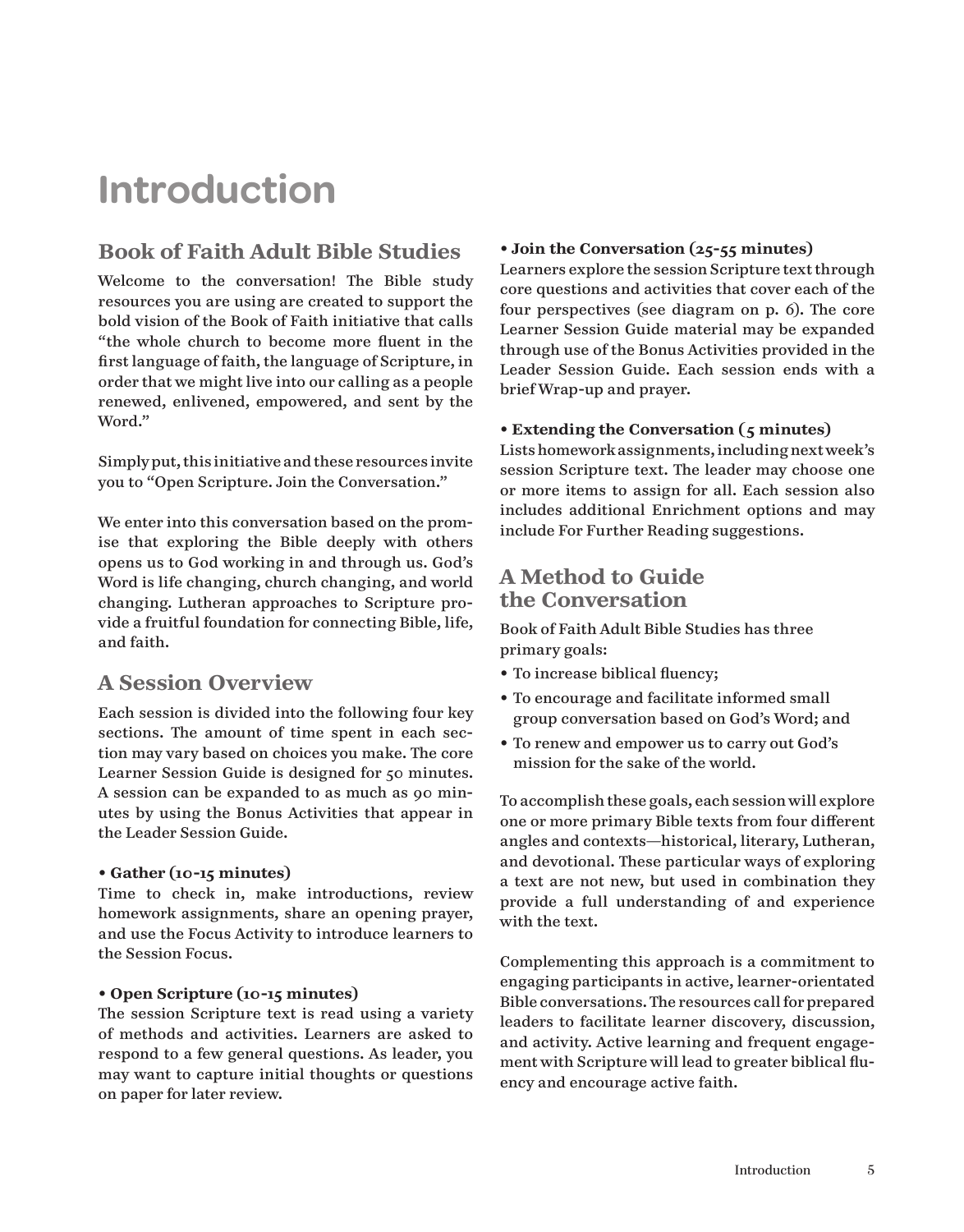**Devotional Context Lutheran Context Historical Context Literary Context 1** We begin by reading the Bible text and reflecting on its meaning. We ask questions and identify items that are unclear. We bring our unique background and experience to the Bible, and the Bible meets us where we are.  $\overline{\mathbf{5}}$  We return to where we started, but now we have explored and experienced the Bible text from four different dimensions. We are ready to move into the "for" dimension. We have opened Scripture and joined in conversation for a purpose. We consider the meaning of the text for faithful living. We wonder what God is calling us (individually and as communities of faith) to do. We consider how God's Word is calling us to do God's work in the world. **2\*** We seek to understand the world of the Bible and locate the setting of the text. We explore who may have written the text and why. We seek to understand the particular social and cultural contexts that influenced the content and the message. We wonder who the original audience may have been. We think about how these things "translate" to our world today. **4** We consider the Lutheran principles that help ground our interpretation of the Bible text. We ask questions that bring those principles and unique Lutheran theological insights into conversation with the text. We discover how our Lutheran insights can ground and focus our understanding and shape our faithful response to the text. **3\*** We pay close attention to how the text is written. We notice what kind of literature it is and how this type of literature may function or may be used. We look at the characters, the story line, and the themes. We compare and contrast these with our own understanding and experience of life. In this interchange, we discover meaning.

**\* Sessions may begin with either Historical Context or Literary Context.**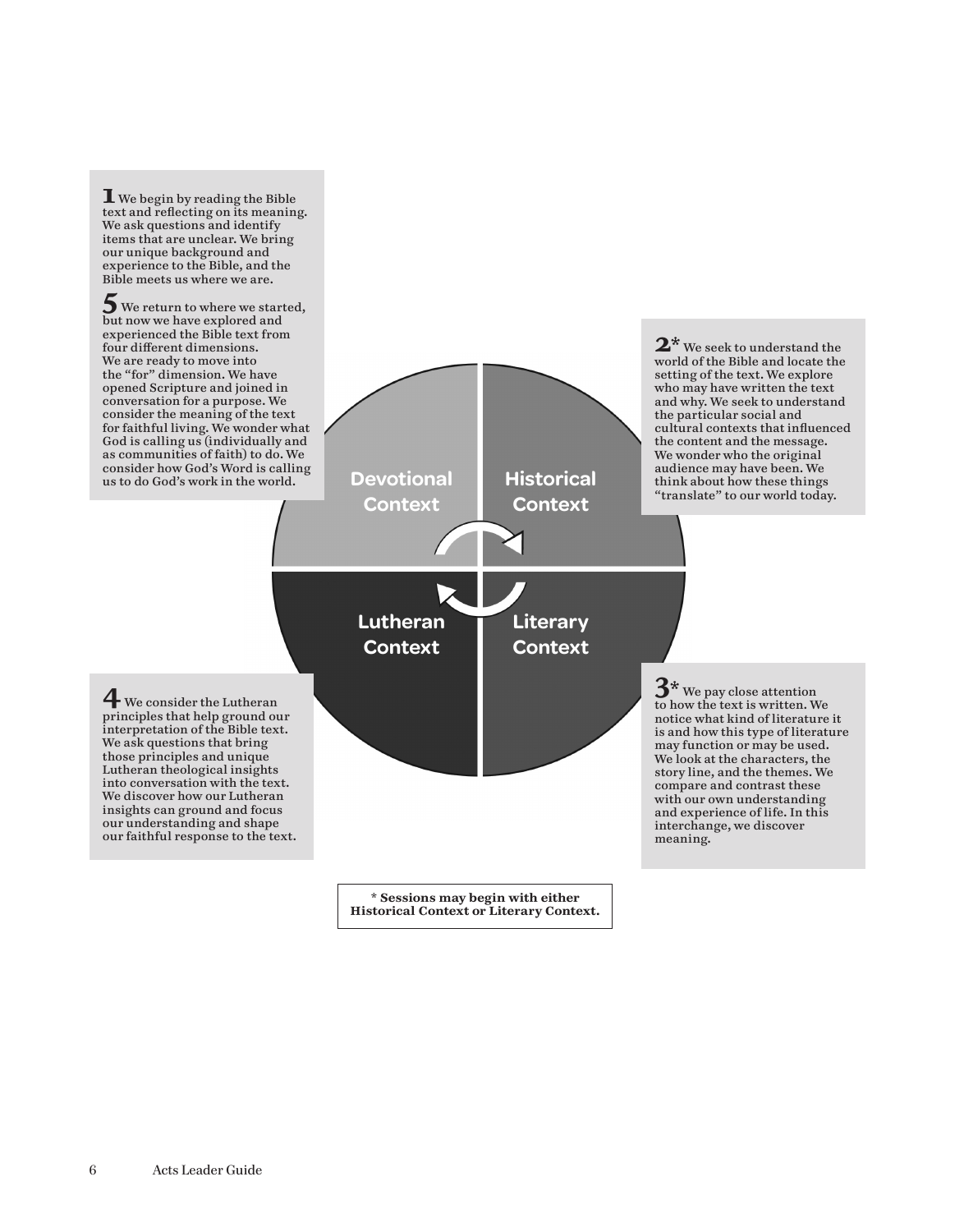The diagram on page 6 summarizes the general way this method is intended to work. A more detailed introduction to the method used in Book of Faith Adult Bible Studies is available in *Opening the Book of Faith* (Augsburg Fortress, 2008).

# **The Learner Session Guide**

The Learner Session Guide content is built on the four sections (see p. 5). The content included in the main "Join the Conversation" section is considered to be the core material needed to explore the session Scripture text. Each session includes a Focus Image that is used as part of an activity or question somewhere within the core session. Other visuals (maps, charts, photographs, and illustrations) may be included to help enhance the learner's experience with the text and its key concepts.

# **The Leader Session Guide**

For easy reference, the Leader Session Guide contains all the content included in the Learner Session Guide and more. The elements that are unique to the Leader Session Guide are the following:

- **Before You Begin**—Helpful tips to use as you prepare to lead the session.
- **Session Overview**—Contains detailed description of key themes and content covered in each of the four contexts (Historical, Literary, Lutheran, Devotional). Core questions and activities in the Learner Session Guide are intended to emerge directly from this Session Overview.
- **Key Definitions**—Key terms or concepts that appear in the Session Overview may be illustrated or defined.
- **Facilitator's Prayer**—To help the leader center on the session theme and leadership task.
- **Bonus Activities**—Optional activities included in each of the four sections of "Join the Conversation" used by the leader to expand the core session.
- **Tips**—A variety of helpful hints, instructions, or background content to aid leadership facilitation.
- **Looking Ahead**—Reminders to the leader about preparation for the upcoming session.

# **Leader and Learner**

In Book of Faith Adult Bible Studies, the leader's primary task is facilitating small group conversation and activity. These conversations are built around structured learning tasks. What is a structured learning task? It is an open question or activity that engages learners with new content and the resources they need to respond. Underlying this structured dialog approach are three primary assumptions about adult learners:

- Adult learners bring with them varied experiences and the capability to do active learning tasks;
- Adult learners learn best when they are invited to be actively involved in learning; and
- Adults are more accountable and engaged when active learning tasks are used.

Simply put, the goal is fluency in the first language of faith, the language of Scripture. How does one become fluent in a new language, proficient in building houses, or skilled at hitting a baseball? By practicing and doing in a hands-on way. Book of Faith Adult Bible Studies provides the kind of hands-on Bible exploration that will produce Biblefluent learners equipped to do God's work in the world.

# **Books of Faith Series**

Book of Faith Adult Bible Studies includes several series and courses. This Acts unit is part of the Books of Faith Series, which is designed to explore key themes and texts in the books of the Bible. Each book of the Bible reveals a unique story or message of faith. Many core themes and story lines and characters are shared by several books, but each book in its own right is a book of faith. Exploring these books of faith in depth opens us to the variety and richness of God's written word for us.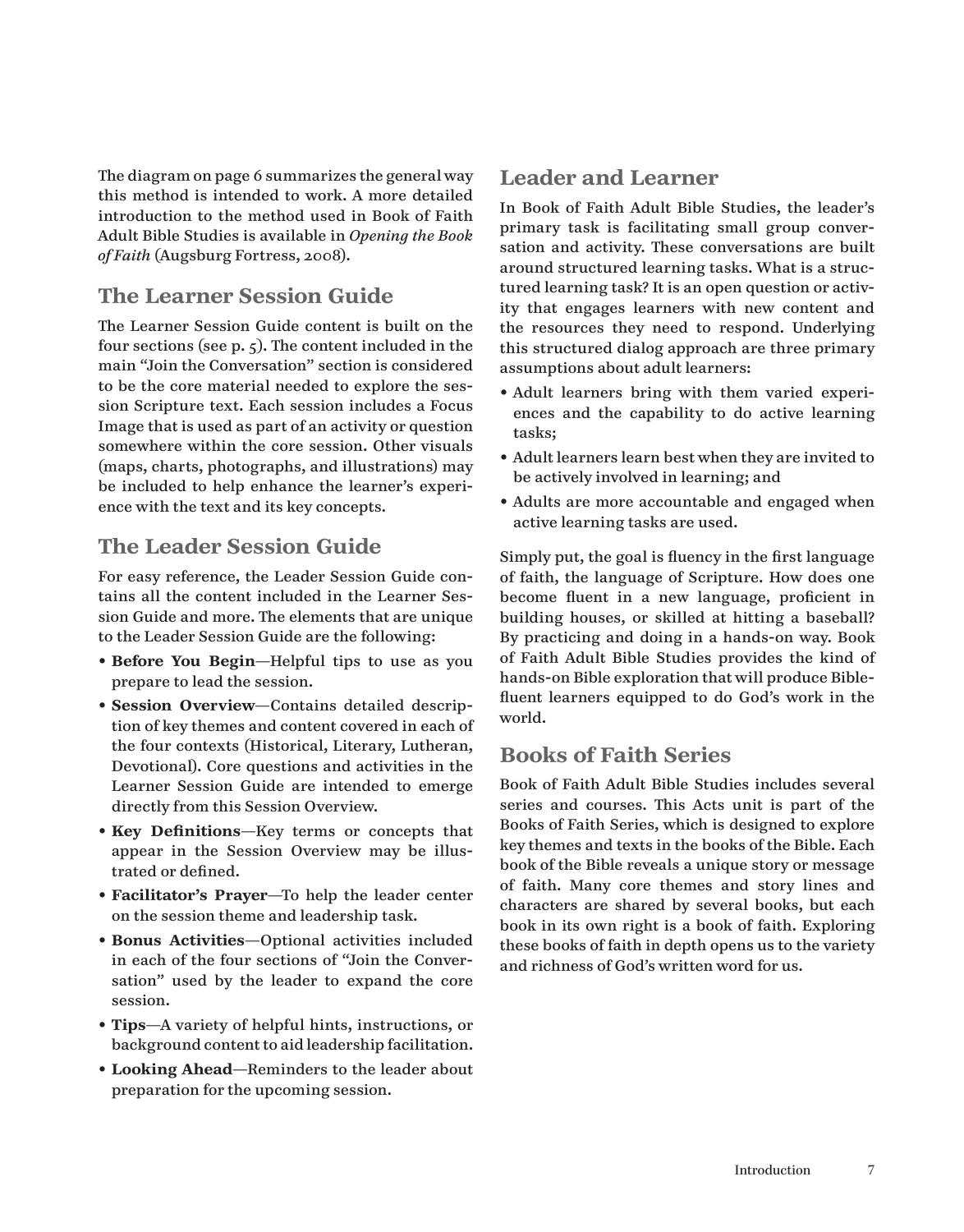# **Acts Unit Overview**

The Gospel of Luke and the book of Acts were written by the same writer. Throughout these two books, God's mission to redeem and restore creation is carried out first through Jesus and then through his followers. In Acts, the same Spirit that anoints Jesus at his baptism pours out on an international group of Jews in Jerusalem at Pentecost and continues to lead and empower Jesus' followers to boldly share the good news. This proclamation of the kingdom of God leads some Jews and Gentiles (non-Jews) to believe, while others (including Jewish and Roman authorities) resist. Paul is instrumental in spreading the good news of Christ. Eventually he, like Jesus, is arrested and put on trial. At the end of Acts, he continues to preach and teach the kingdom of God while under house arrest in Rome. At this point, the Jesus movement that began with a small group of Jewish believers in Jerusalem now includes communities of Jewish and Gentile followers from Jerusalem to Rome.

Session One, "The Spirit Creates Community" (Acts 2:1-47), tells the story of Pentecost, when the Spirit is poured out on a group of Jews in Jerusalem. The gift to speak in other languages signals the fulfillment of God's promise to restore Israel and gather the nations into the covenant community of God's people.

Session Two, "The Empowering Spirit" (Acts 4:1-37), continues the story of early believers in Jerusalem. The disciples speak boldly about the resurrection of Jesus, bringing them into conflict with authorities. The community of Christ shares a pattern of life together characterized by prayer and the sharing of possessions.

Session Three, "The Spirit on the Margins" (Acts 8:1-40), shows the Jesus movement spreading into other regions of Judea and Samaria, spurred by the persecution of believers that followed the stoning of Stephen.

Session Four, "The Conversion of Peter" (Acts 10:1- 48), explores the transformation of the apostle Peter and a righteous Gentile, Cornelius, and the beginning of the first church consisting of both Jews and Gentiles.

Session Five, "World Upside Down" (Acts 17:1- 34), continues the account of the spread of the Jesus movement as Paul proclaims Christ in Thessalonica and Athens, Greece. Paul looks for common ground with nonbelievers, but does not hesitate to challenge idolatry.

Session Six, "A Riot in Ephesus" (Acts 19:1-41), studies Paul's visit to Ephesus, the capital of Asia Minor. Here he causes another disturbance by calling into question the practice of magic and the local goddess Artemis.

Session Seven, "On Trial for the Resurrection" (Acts 24:1-27), follows Paul to Caesarea, where he explains to Jewish and Roman authorities that he is on trial for the resurrection.

Session Eight, "And So We Came to Rome" (Acts 28:1-31), digs into the final chapter of Acts. Claiming he had done nothing against Jewish or Roman law, Paul appealed his case to Caesar. After being shipwrecked on the island of Malta, he finally arrives in Rome, where he continues to boldly witness to the power of the resurrection.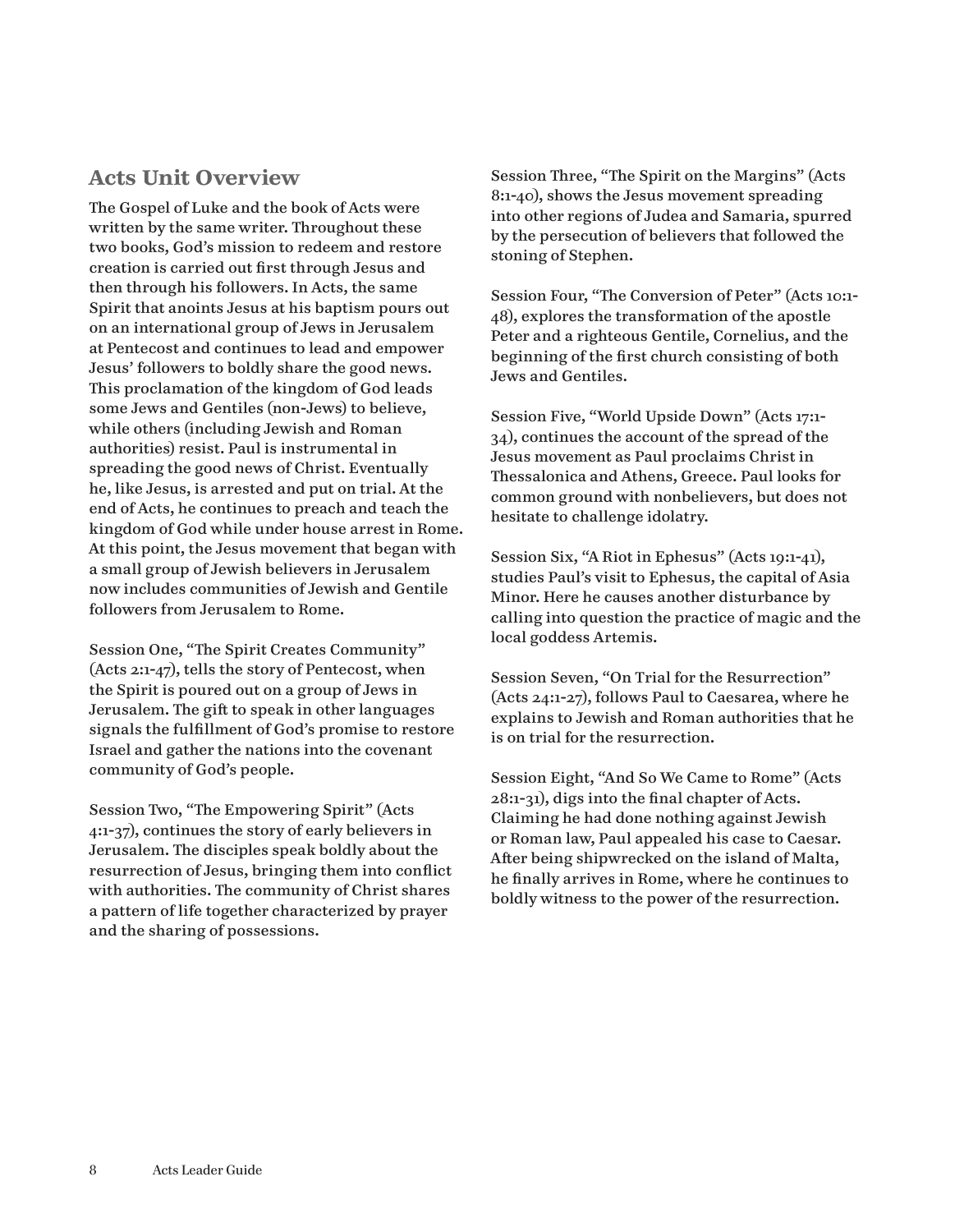

### **Focus Statement**

The Spirit that anointed Jesus to proclaim good news to the poor and release to the captives is poured out on an international group of Jews in Jerusalem. The gift to speak in other languages signals the fulfillment of God's promise to restore Israel and gather the nations into the covenant community of God's people.

### **Key Verse**

"This Jesus God raised up, and of that all of us are witnesses. Being therefore exalted at the right hand of God, and having received from the Father the promise of the Holy Spirit, he has poured out this that you both see and hear." Acts 2:32-33





*Pentecost*, All rights reserved. Vie de Jésus MAFA, 24 rue du Maréchal Joffre, F-78000 VERSAILLES, France, www .jesusmafa.com

# **Acts 2:1-47 The Spirit Creates Community**

# **Session Preparation**

# **Before You Begin . . .**

The book of Acts is about transformation. It tells the story of how a small group of Galilean Jews who followed Jesus and witnessed his resurrection became a countercultural movement that spread throughout the Roman Empire. Just as Jesus' ministry began with his being endowed with the Spirit in baptism, the community of the risen Christ emerges from the shadows when an international gathering of Jews is filled with that same Spirit on Pentecost. This is a community and a movement of witness and service created, empowered, and led by the Spirit to restore Israel and the nations of the world.

## **Session Instructions**

1. Read this Session Guide completely and highlight or underline any portions you wish to emphasize with the group. Note any Bonus Activities you wish to do.

2. If you plan to do any special activities, check to see what materials you'll need, if any.

3. Have extra Bibles on hand in case a member of the group forgets to bring one.

## **Session Overview**

The story of Pentecost is an excellent place to begin these eight sessions on Acts. The dramatic account of the outpouring of the Spirit sets the stage for the entire book of Acts, because the Holy Spirit is the dynamic power that inspires, emboldens, equips, directs, and empowers followers of the risen Jesus. This is why Acts is sometimes referred to as the Acts of the Spirit. Acts 2 paints a vivid portrait of the Spirit as a divine energy at work in and among this international gathering of Jews to create a universal community that in its life together reflects the reality of God in Christ.

# **Literary Context**

Luke, the writer of the Gospel of Luke, is believed to be the writer of Acts as well. In Acts the writer tells how the ministry and mission of Jesus continue after his resurrection and ascension. In Luke 4:18-19 Jesus applies the words of the prophet Isaiah to himself: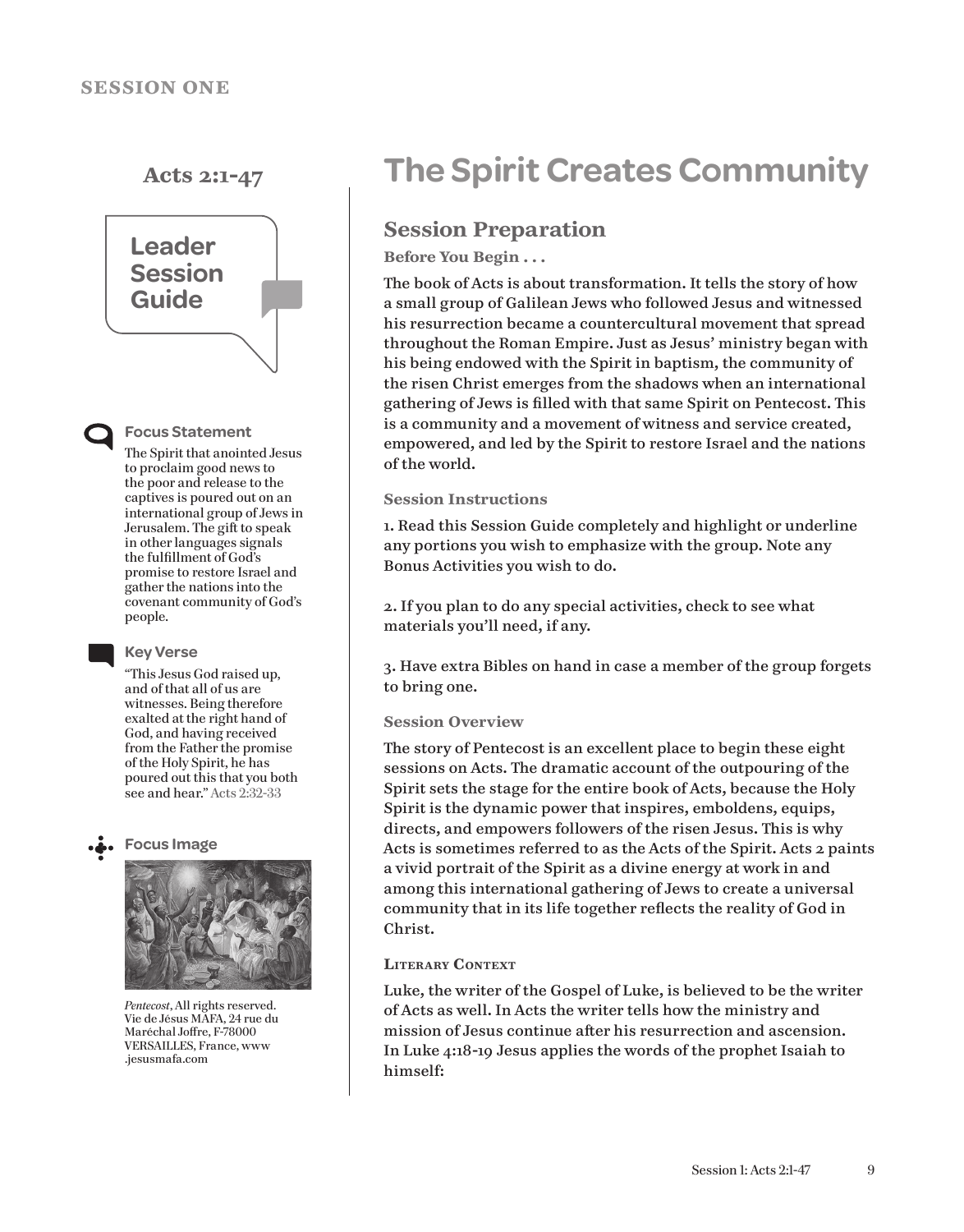# **session one**



## **Spirit:**

The word *spirit* in Greek is *pneuma*, and it has a variety of meanings. It is used to refer to wind or breath, and also to that which animates or gives life to the body. In the New Testament it is used with the adjective "Holy" to represent the divine breath or energy that sanctifies or works through God's people to fulfill God's creative and redemptive purposes.

"The Spirit of the Lord is upon me, because he has anointed me to bring good news to the poor. He has sent me to proclaim release to the captives and recovery of sight to the blind, to let the oppressed go free, to proclaim the year of the Lord's favor."

In this key passage in Luke, Jesus describes the purpose and distinguishing features of his ministry in Galilee. The **Spirit** is the divine power that enables him to fulfill his mission. Although Jesus will no longer be physically present after his ascension (Acts 1), followers endowed with the same Spiritpower will proclaim and embody the good news of "release to the captives."

In discussing the Pentecost story with your group, focus on how the Spirit is experienced as dynamic power or a divine energy. Invite people to reflect on how this display of Spirit-power is different from other forms and experiences of power, and to pay attention to the particular pattern of communal life associated with the Spirit.

# **Historical Context**

The Jewish and Greco-Roman cultural contexts are both important for understanding the impact of the Pentecost story. The witnesses to the Pentecost events are all Jews. Pentecost was the name for the Jewish celebration of the Feast of Weeks. Originally it was a harvest festival, but it came to be associated with the giving of the law to Moses on Mount Sinai. A firstcentury Jewish writer named Philo described the giving of the law in this way:

Then from the midst of the fire that streamed from heaven there sounded forth to their utter amazement a voice, for the flame became the articulate speech in the language familiar to the audience.

If Luke knew of this tradition, this would suggest that he conceives of the outpouring of the Spirit on Pentecost as analogous to the giving of the law. The language barriers that are transcended through the gift of speaking in other languages may also be understood as a reversal of the story of Babel in Genesis 11.

The Acts account of being filled with the Spirit also may have evoked connections with ecstatic religious experience in Greco-Roman culture. Again, a description by the Jewish writer Philo of spirit-possession typical in Greco-Roman religious contexts illuminates the accusation that those filled with the Holy Spirit on Pentecost were drunk: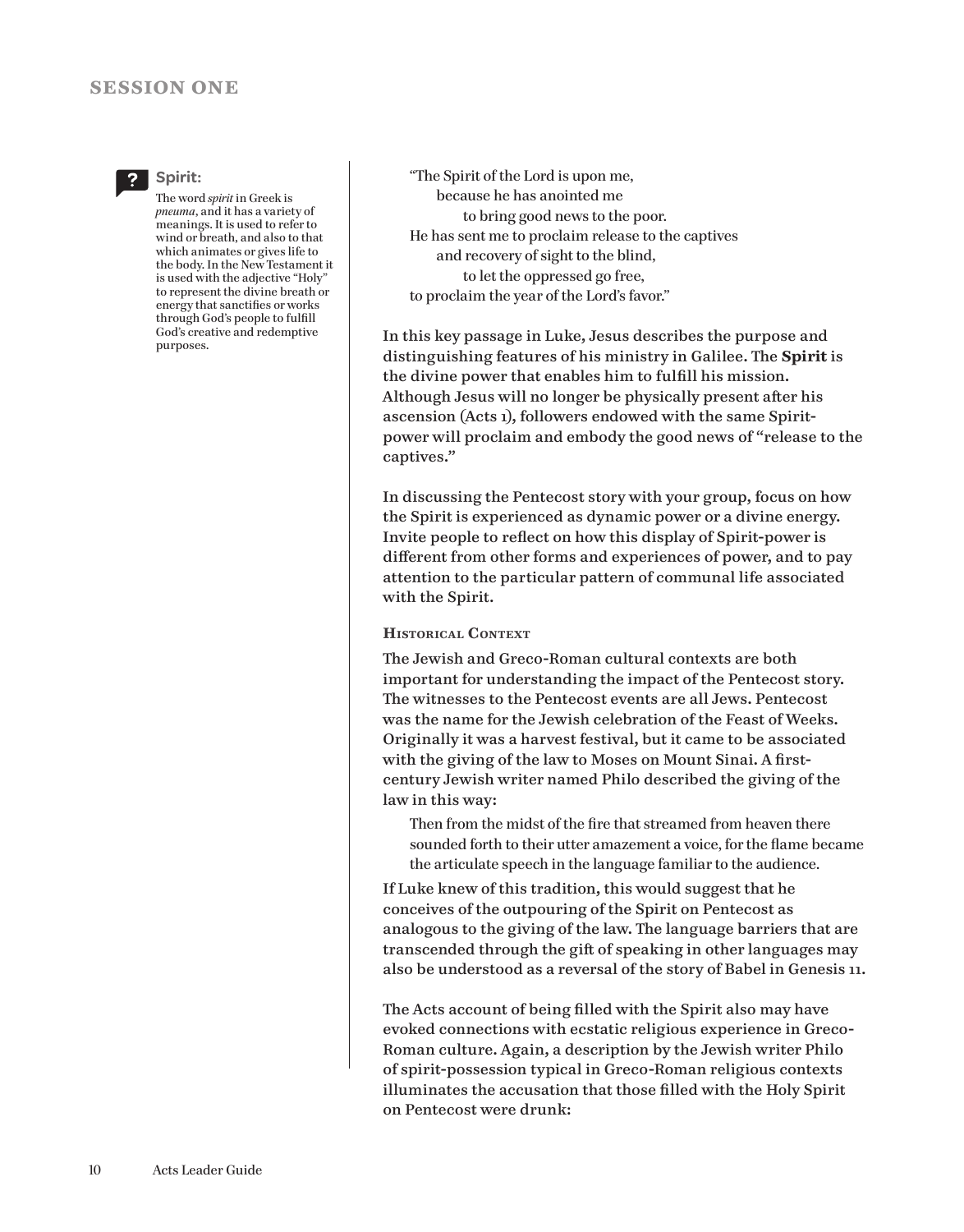For with the God-possessed not only is the soul wont to be stirred and goaded as it were into ecstasy but the body also is flushed and fiery . . . and thus many of the foolish are deceived and suppose that the sober are drunk.

Luke's account of being infused with the Holy Spirit is a model for cross-cultural mission, because it describes the experience in a way that would have been familiar to Gentiles. In contrast to the fiery frenzy of Greco-Roman forms of inspiration by the spirits, however, those filled with the Holy Spirit proclaim the powerful acts of God in intelligible speech, link **repentance** and conversion to the "ways of life" (2:28), and praise God.

### **Lutheran Context**

Martin Luther emphasizes the activity of the Spirit more than we sometimes realize. He believes that the Holy Spirit works through the Word to create faith. It is the Spirit that enables believers to embrace and embody the good news of Jesus Christ. Moreover, it is in and through the power of the Spirit that those baptized into Christ participate in the ongoing redeeming and sustaining activity of the Creator in the world. Luther summarizes these beliefs in his explanation of the Third Article of the Apostles' Creed: "I believe that by my own understanding or strength I cannot believe in Jesus Christ my Lord or come to him, but instead the Holy Spirit has called me through the gospel, enlightened me with his gifts, made me holy, and kept me in the true faith" (*Luther's Small Catechism with Evangelical Lutheran Worship Texts*, Augsburg Fortress, 2008, p.16; also ELW p. 1162).

To prepare for this part of the discussion, you might want to look up references to the Holy Spirit in the *Book of Concord* or *Luther's Works*. Consider discussing why the Spirit generally doesn't receive as much attention as God the Creator and Jesus Christ. A conversation about how people experience the Spirit might also be instructive. What are some adjectives and metaphors that best depict participants' experience of the Holy Spirit? How does discussing the activity of the Spirit in our lives or in the world make us feel, and why?

### **Devotional Context**

As people reflect on their own understanding and experiences of the Spirit in the light of the Pentecost story, it is important to appreciate a diversity of perspectives. In order for participants to share their convictions and experiences of the power of the Spirit in their own lives, a safe environment needs to be established, with patient listening the norm. You may want to have the person

### **Repentance:**

The verb *repent* in Greek literally means "afterthought." Repentance involves an intentional reorientation that leads to change in behavior or conversion to a new way of life. In Acts the call to repentance is in effect a call to contemplate what needs to change in order for the Spirit to renew and sustain life.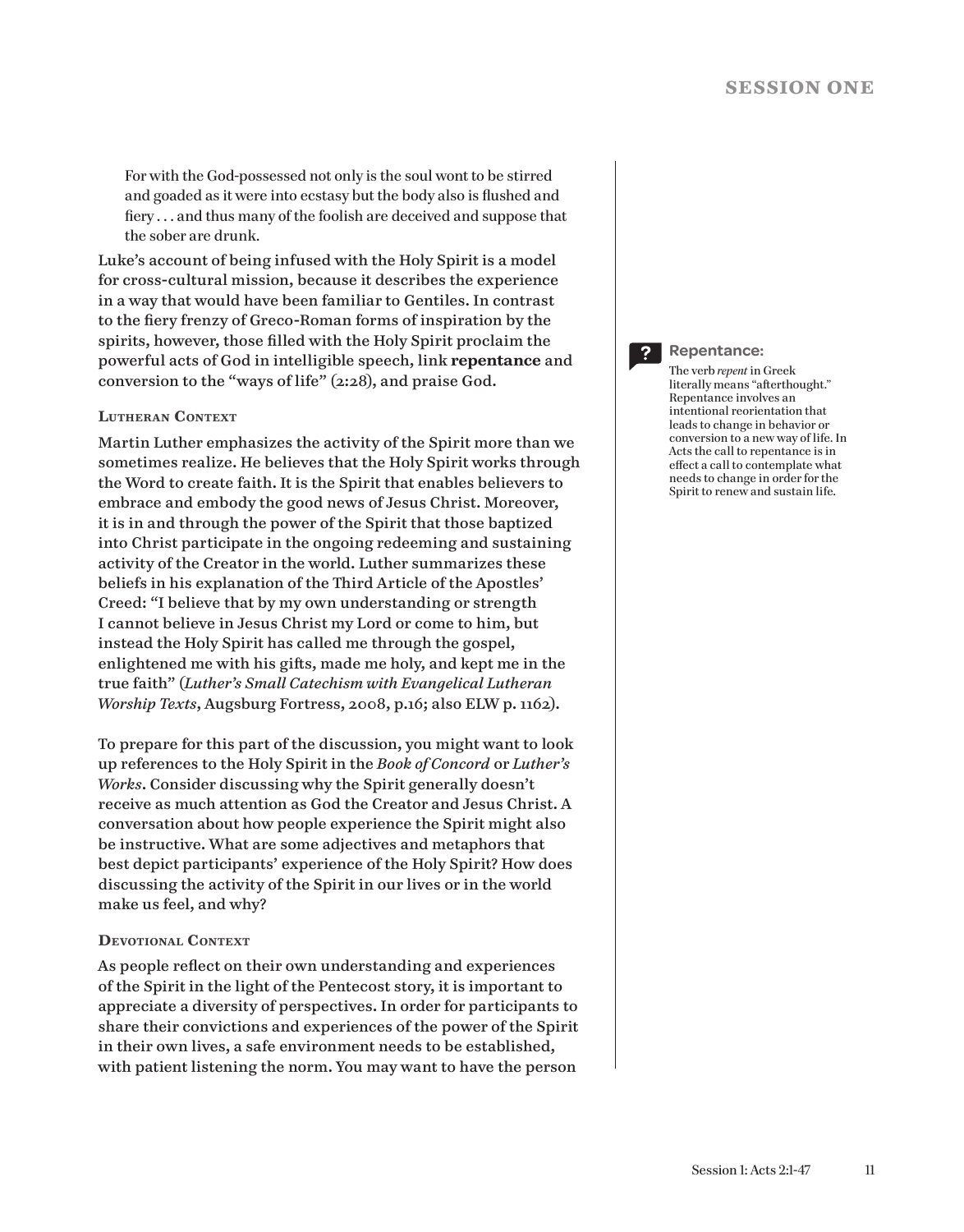**Tip:**

What is the first thing—a word, image, or symbol—that comes to mind for participants when they hear *Holy Spirit*? Invite them to share responses to this question as they introduce themselves to one another.



**Tip:**

Pray or sing the hymn "Come, Holy Ghost, God and Lord" (ELW 395, stanzas 1 and 3).



The Gospel of Luke and Acts both emphasize that the saving and redeeming activity of God is visibly manifest. This Focus Activity invites us to see the presence of God's Spirit not only in the faces in the image, but also in the faces and lives of one another.

doing the talking hold a special object. When that person is done sharing, they give the object to a person who will speak next. Remind participants that everyone's perspective is valid, and therefore it is important to refrain from making judgments.

It may be difficult for your group to discuss the work of the Spirit, because this is frequently viewed as a personal or private matter. The story of Pentecost in Acts, however, portrays the public and communal aspects of the Spirit's activity. Affirm ways the Spirit moves within individuals, in communities, and in the world. How might we cooperate more with what the Spirit is doing in all of these areas?

**Facilitator's Prayer**

*Spirit of life, fill our emptiness with your fullness. Spirit of power, stir our hearts afresh. Spirit of love, touch us, and through us, our neighbor. Spirit of creativity, enable and empower the gifts you have given. Spirit of eternity, draw us ever deeper into your kingdom. Amen.*

# **Gather (10–15 minutes)**

# **Check-in**

Take time to greet each person, and invite learners to introduce themselves to one another. This first session on Acts provides an opportunity to extend hospitality to newcomers, to welcome all as Christ among us.

an ing

# **Pray**

*Almighty and ever-living God, you fulfilled the promise of Easter by sending the gift of your Holy Spirit. Look upon your people gathered in prayer, open to receive the Spirit's flame. May it come to rest in our hearts and heal the divisions of word and tongue, that with one voice and one song we may praise your name in joy and thanksgiving; through Jesus Christ, our Savior and Lord, who lives and reigns with you and the Holy Spirit, one God, now and forever. Amen.* (Prayer of the Day for Vigil of Pentecost, ELW p. 36)

## **Focus Activity**

The Focus Image is a depiction of the outpouring of the Spirit at Pentecost. The people in this picture respond to the Spirit's activity in their midst in a variety of ways. Briefly describe these responses. Which person's face or response best describes your own experience of the Spirit?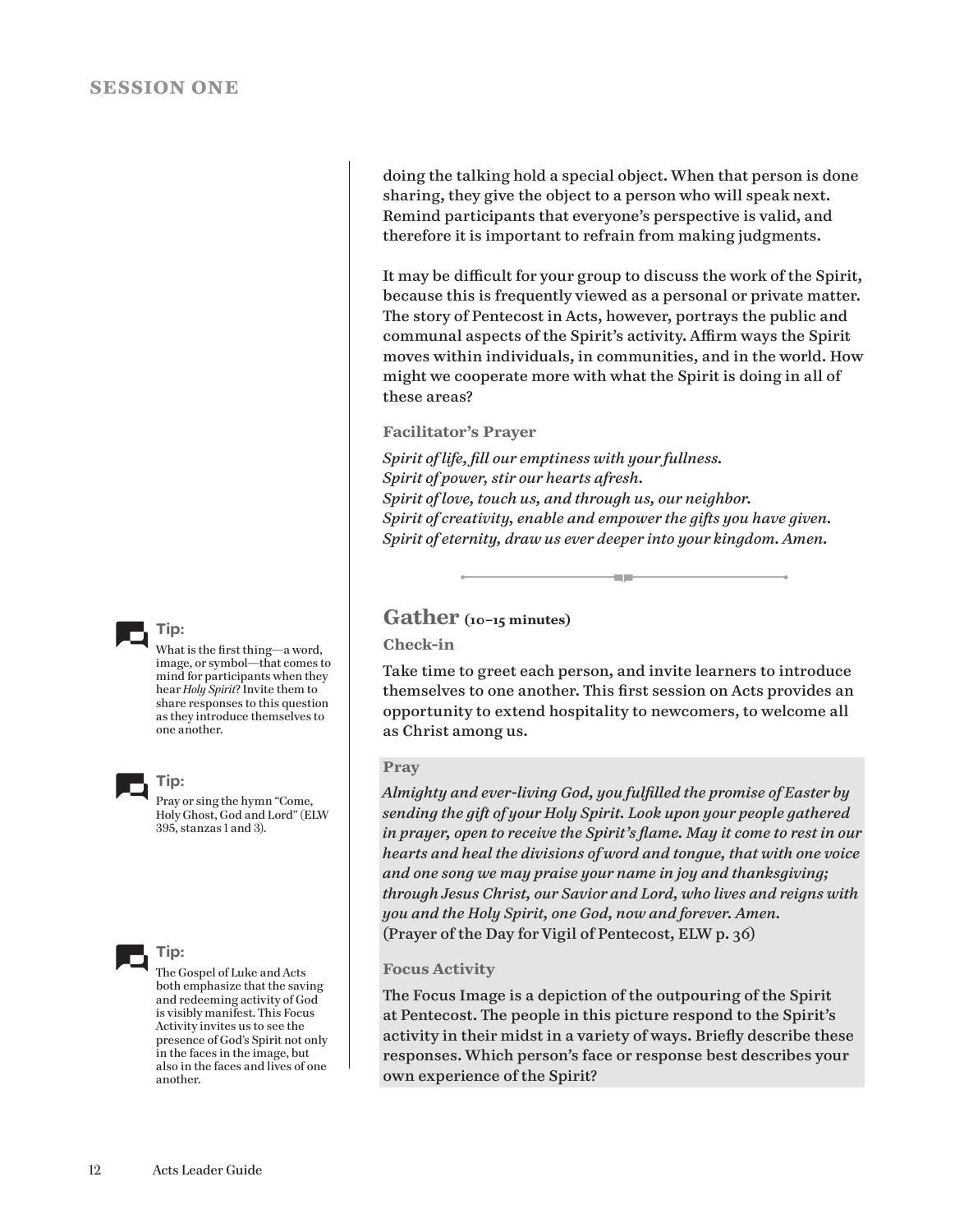# **Open Scripture (10–15 minutes)**

Light a candle and give participants a moment of silence to reflect on the flame as both fire and light. Encourage them to listen to the text and pay attention to the image of fire and what the light of the Holy Spirit illuminates.

# OR

Encourage group members to listen for the imagery in the text as it is read. Provide paper and pens and give participants the opportunity to sketch out the images they visualized while listening to the passage. Take a few moments for group members to share these "word pictures" with one another.

Read Acts 2:1-47.

- As you listen to the passage, what words or phrases speak to you?
- How is the activity of the Spirit described in this text?
- What questions does this raise for you?

# **Join the Conversation** (25-55 minutes)

# **Literary Context**

1. The Acts of the Apostles is the second volume of a two-volume work that includes the Gospel of Luke. Acts tells the story of how the ministry of Jesus continues and is extended through the community of followers after his resurrection and ascension. The major themes in Luke are developed in Acts through the stories of faithful followers of Jesus who have been empowered by the Spirit to bear witness to his resurrection, which sets in motion the restoration of Israel and the nations.

• Acts opens with a scene of the risen Jesus reminding his disciples that "John baptized with water, but you will be baptized with the Holy Spirit not many days from now" (Acts 1:5). Read Acts 1:6-8. What is the role and purpose of the Spirit that is poured out on Jesus' followers on Pentecost?

2. The theme of Israel's restoration frames Luke's story of Jesus, and the hope that the risen Jesus would now "restore the kingdom to Israel" is repeated in the disciples' question in Acts 1:6.

• Reread Acts 2:1-47 and identify some signs of restoration in the relationships between the Jews and God and among one another.

**Tip:**

Several parallel passages in the Gospel of Luke and Acts connect the two works, including the Pentecost story of baptism in the Holy Spirit and the story of Jesus' receiving the Spirit at baptism in Luke 3:1-22. Two other important themes in these passages are repentance and the restoration of Israel. Judeans flocked to the Jordan River to be baptized by John in the hope that God would restore Israel by delivering the people from the hands of their enemies (see Luke 1:67-75).



# **Bonus Activity:**

Use a concordance or a Biblesearch tool to find all the references to the verb *repent* and the noun *repentance* in Acts (and in the Gospel of Luke, if time is available). When taken together, what does the use of these terms in Acts (and Luke) indicate about the nature and practice of repentance?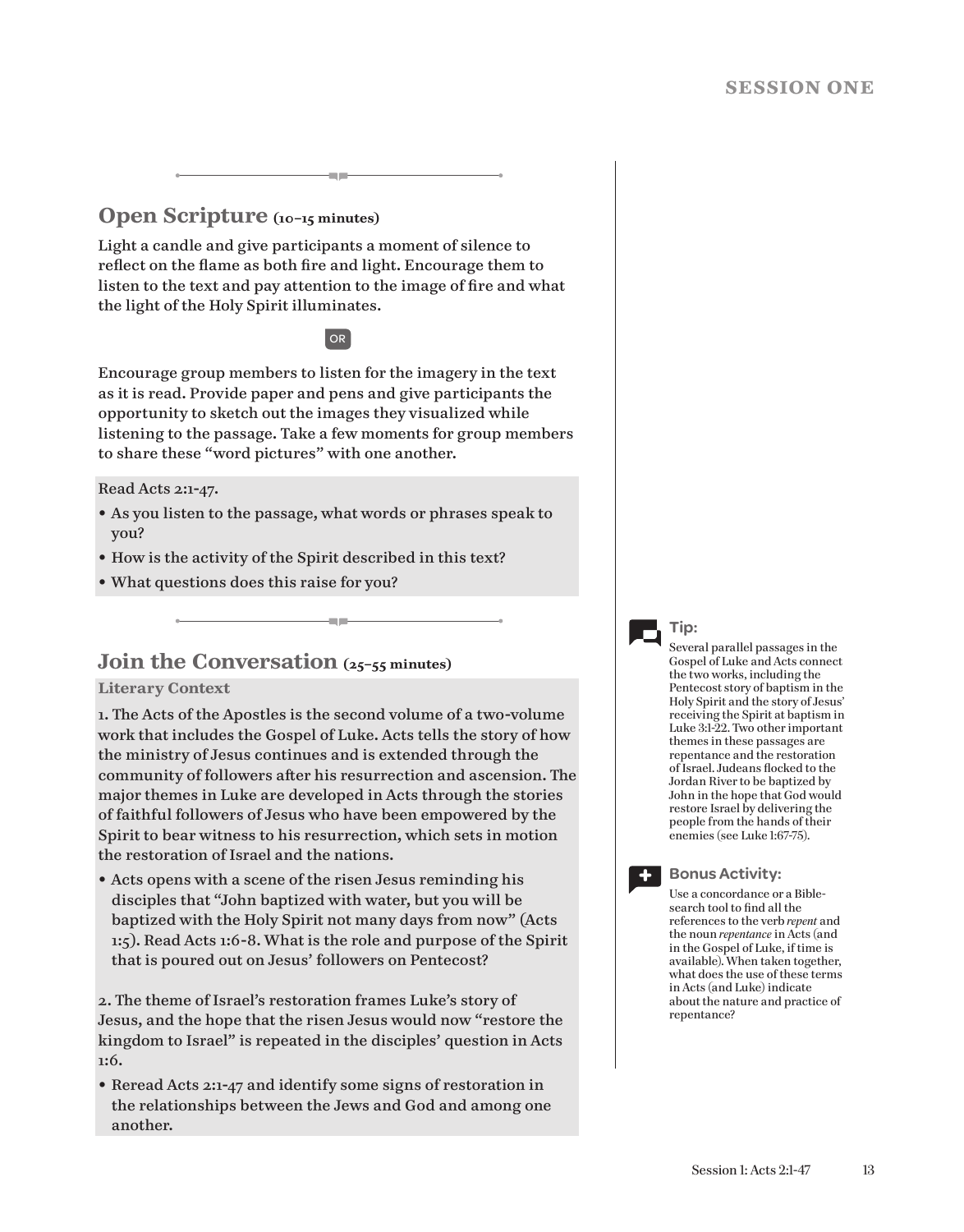

Bible-search tools are an excellent way to explore the text more deeply. Two online sources of search tools are www.biblegateway.com and www.blueletterbible.org.



In today's world we receive on-the-spot, instantaneous coverage of major new events, but the ancient world had no such communication channels or technology available. Peter's Pentecost sermon was not recorded for posterity, but the author of Acts crafted the sermon to interpret the significance of the outpouring of the Holy Spirit. Help your group focus on this message rather than on historical details.



### **Bonus Activity:**

Read the account of Jesus' trial and execution in Luke 22:66—23:49. Identify all the characters in the narrative. Who is responsible for the death of Jesus, and what are the charges that led to this?

3. Bearing witness to the risen Jesus is another important theme and activity in Acts. Peter says, "This Jesus God raised up, and of that all of us are *witnesses*" (2:32). Those who are filled with the Holy Spirit at Pentecost speak in other languages about "God's deeds of power" (2:11).

• What does it mean to bear witness to Jesus' resurrection today? Brainstorm a list of practical ways you might bear witness to the risen Jesus in your congregation and in your life.

4. Repentance is another major theme in the Gospel of Luke and in Acts. The call to repentance is a call to consider what changes we need to make to live in accordance with God's life-giving purposes.

- Read Luke 3:7-14 and Acts 2:37-42. Compare and contrast John's baptism of repentance in Luke with Peter's call for repentance in Acts.
- What would repentance look like for us? How would it affect our habits of thought and action?
- What specific attitudes and practices might we adopt if we were to take seriously Peter's admonition to "save yourselves from this corrupt generation" (Acts 2:40)?

## **Historical Context**

1. Acts has much in common with ancient historical writings. These ancient writings were not simply reports of what had happened. Acts not only tells about Jesus' ministry, death, and resurrection; it also shows that these events happened according to God's purposes. So in speaking of the historical event of Jesus' crucifixion, Peter says: "This man, handed over to you *according to the definite plan and foreknowledge of God*, you crucified and killed by the hands of those outside the law" (Acts 2:23).

• From a strictly historical perspective, all those listening to Peter's Pentecost sermon could not have been responsible for Jesus' execution. What is the significance of implicating everyone in the audience? What does that mean for us?

2. Acts 2:41-47 is one of the earliest descriptions of the pattern of life followed by believers in Jerusalem. Followers of the risen Jesus who were baptized "devoted themselves to the apostles' teaching and fellowship, to the breaking of bread and the prayers" and "had all things in common." The word "fellowship" in Greek is *koinonia*. It was used frequently in Greco-Roman society to depict a profound sharing among friends who had all things in common.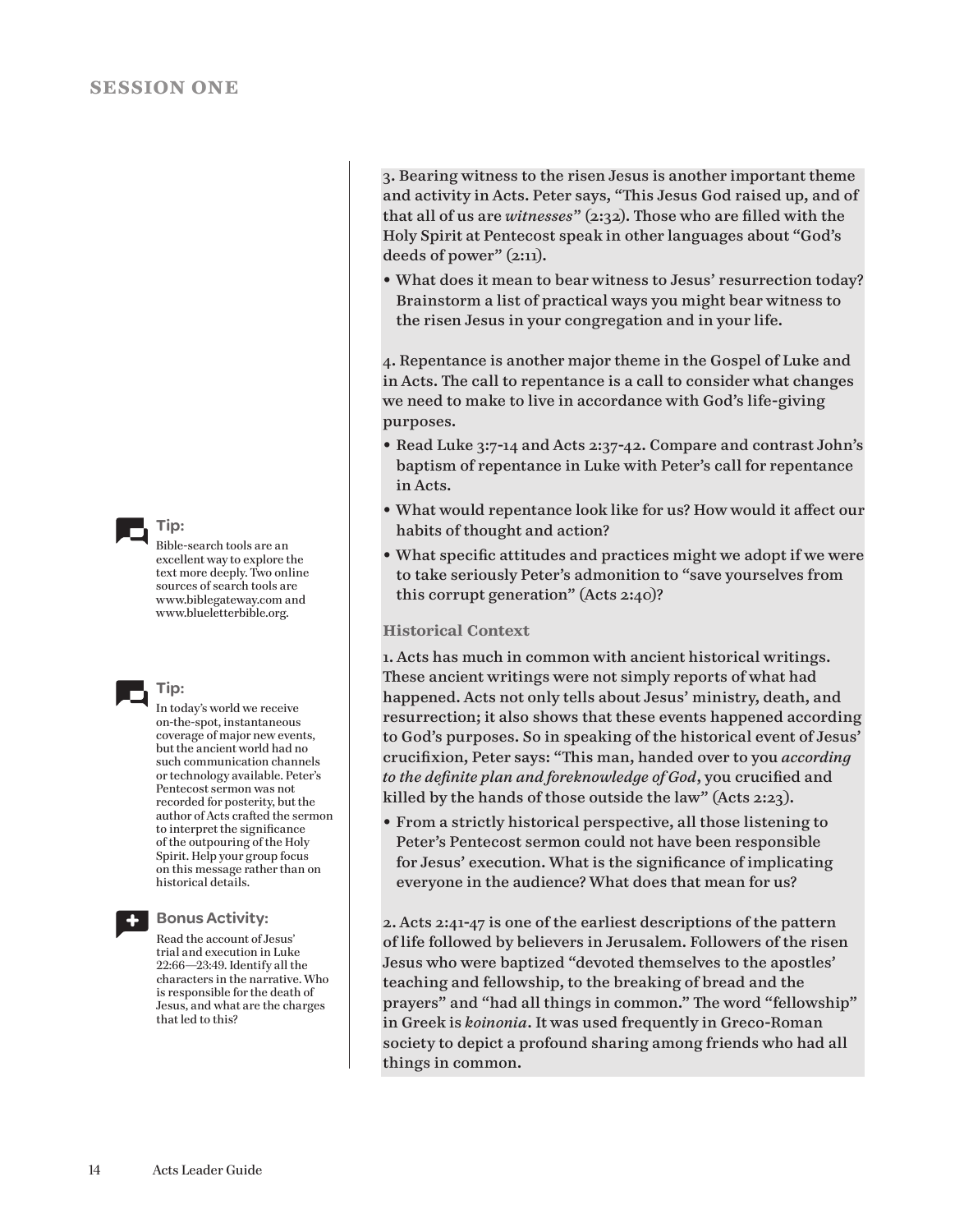

• Reflect on ways your congregation reflects the pattern of life together in Christ described in Acts 2:41-47. Also think about some new ways your congregation might embody this countercultural pattern of life.

# **Lutheran Context**

1. A guiding principle of Lutheran biblical interpretation is *Scripture interprets Scripture*. This conviction is evident throughout Acts, which uses passages from the Jewish Scriptures (our Old Testament) to illuminate what is happening in the narrative. When people are filled with the Spirit and speak in other languages, Peter explains this in his Pentecost sermon by interpreting a passage from the prophet Joel.

- Read Acts 2:14-18 and Joel 2:28-29. What is the role of the Spirit in our attempts to interpret Scripture? How would you envision a fulfillment of such an outpouring of the Spirit in a Lutheran congregation today?
- Not just some but all people can be filled with the Spirit and endowed with gifts for witness and service. In line with this, Martin Luther emphasized that the vocation or calling of all the baptized is to serve and witness to Christ. How would we approach ministry and mission differently if we acted on the conviction that the Spirit works through people who hold different religious and political views and come from very different social and ethnic backgrounds?

# **Tip:**

The word *Pentecost* means fifty and was used to designate the Jewish Feast of Weeks, because it occurred on the fiftieth day after Passover. In the Christian liturgical calendar, the festival of Pentecost is celebrated after the fifty days of Easter.



### **Bonus Activity:**

Distribute copies of ELW and have participants look at the liturgy for Holy Baptism (pp. 227– 231) and find all the references to the Holy Spirit. How does the service describe the role and significance of the Spirit in baptism?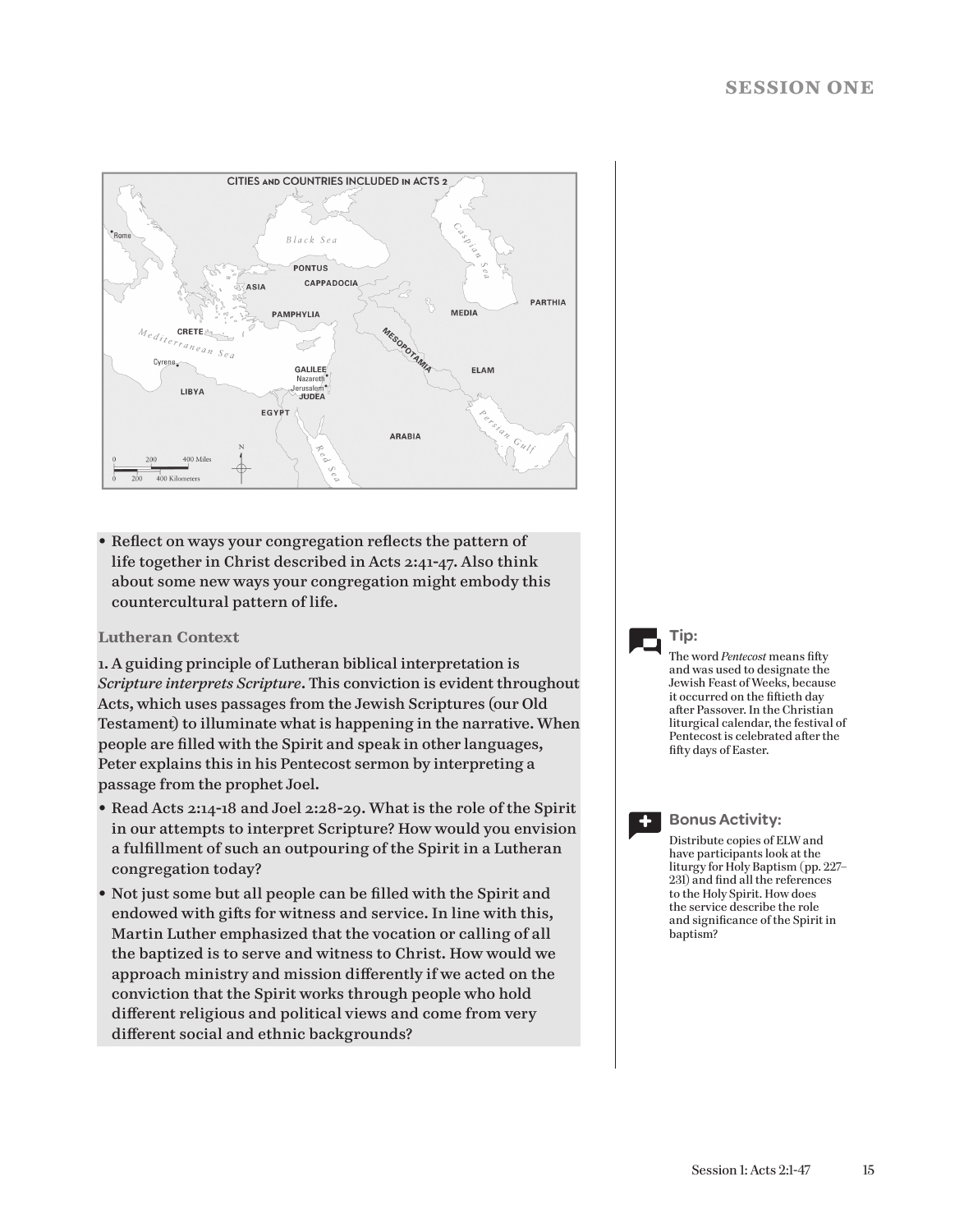

Throughout Acts and the New Testament as a whole, the Holy Spirit is the source of unity and diversity, or better, unity in diversity. Encourage participants to notice and appreciate the diversity of perspectives, experiences, and gifts within your group and congregation, as well as the specific ways the Spirit binds you together in a common life.



### **Bonus Activity:**

Pray together for the Spirit to help you discern some concrete ways you can bear witness to the resurrection and serve others in your neighborhood. Make a list of ideas and plan to act on at least one in the next week.

2. Another important principle for Lutherans in interpreting the Bible is the relationship between *law* and *gospel*. Pentecost was originally a harvest festival, but it came to be associated with the giving of the law to Moses and the people. The Torah, or law, served as the basis for Jewish identity and moral order and therefore provided a sense of security and stability. However, the Spirit is depicted as divine energy that creates, inspires, restores, and empowers. It is unpredictable and uncontrollable and typically disrupts the status quo.

• Recall a time when you experienced the unsettling activity of the Spirit in your life. How did you respond?

## **Devotional Context**

1. All who have been baptized into Christ have received the Spirit, but that is often regarded as a very personal and even private reality. The Pentecost story depicts the Spirit acting in very public ways.

- What does the session Scripture text have to say about the work of the Spirit in the world, the nation, the community, and your congregation?
- Reflect on what this text may be saying to you about new possibilities for living in the Spirit.

2. Historically, believers have used a variety of spiritual or faith practices, such as praying, worshiping, reading and studying the Bible, witnessing, serving, and giving in their efforts to live according to the Spirit. In Acts 2:1-47 being filled with the Spirit and a communal pattern of life are inextricably connected.

• What are some faith practices that would nurture your congregation's life together in the Spirit and empower you for witness and service?

### **Wrap-up**

1. If there are any questions to explore further, write them on chart paper or a whiteboard. Ask for volunteers to do further research to share with the group at the next session.

2. Strongly encourage the participants to begin the daily readings, as outlined in the Enrichment section of their learner guides.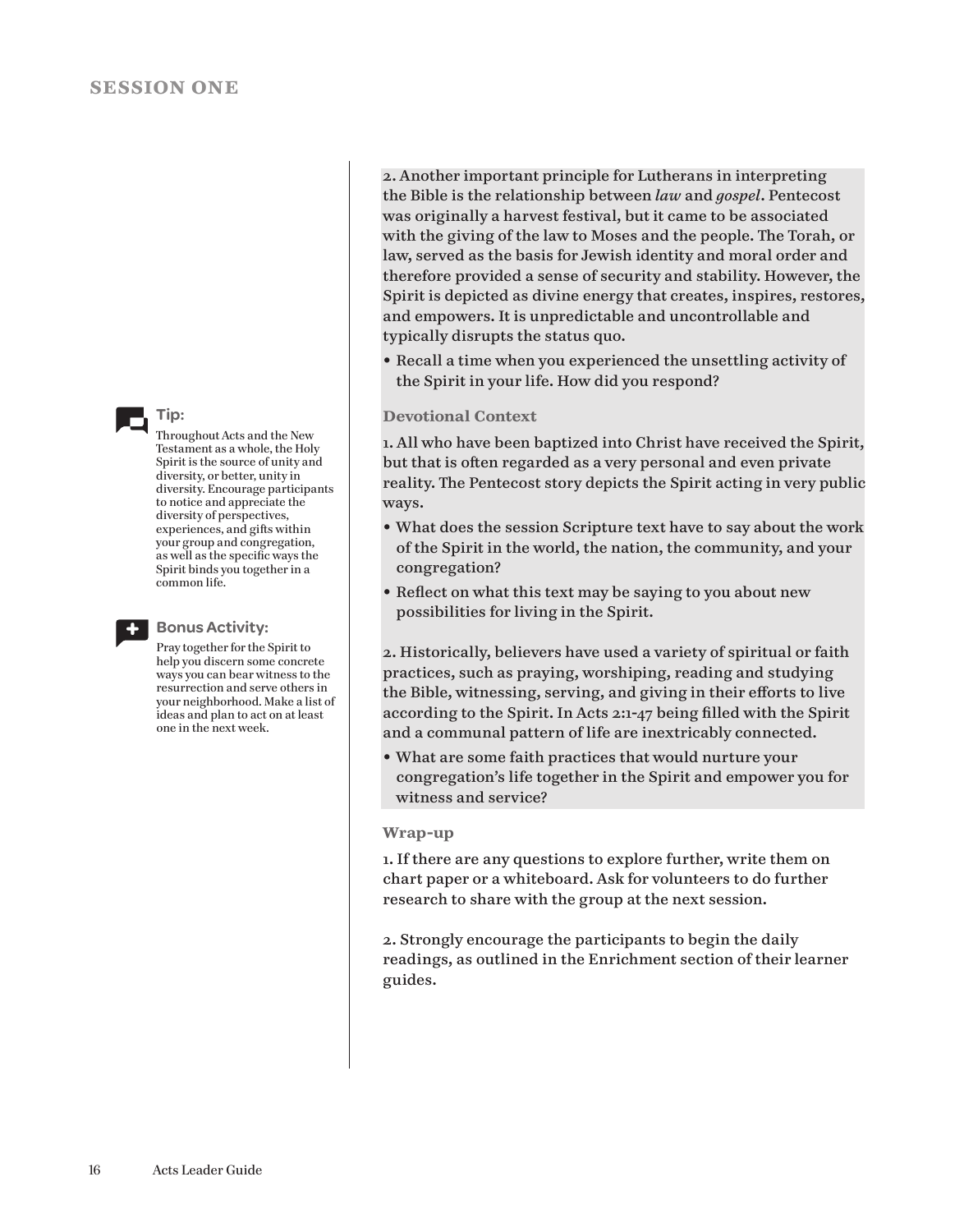## **Pray**

*Perplexing, Pentecostal God, you infuse us with your Spirit, urging us to vision and dream. May the gift of your presence find voice in our lives, that our babbling may be transformed into discernment and the flickering of many tongues light an unquenchable fire of compassion and justice. Amen.* (*Revised Common Lectionary Prayers,* Augsburg Fortress, 2002)

a m

# **Extending the Conversation (5 minutes)**

# **Homework**

1. Read the next session's Bible text: Acts 4:1-37.

2. Have a conversation with a member of your group or another person you know. Talk about how you see the Spirit at work in that person's life.

3. The call to repentance is not so much about regret or remorse as it is an invitation to reorient our habits of thought and action so that we can live in harmony with the Spirit. To repent is to contemplate what needs to change for us to live in the power of the Spirit. Make a list of some specific attitudes, perceptions, or behaviors you would like to change to bear witness to the risen Jesus in your life.

## **Enrichment**

1. If you wish to read through the entire book of Acts during this unit, read the following sections this week:

Day 1: Acts 1:1-14 Day 2: Acts 1:15-26 Day 3: Acts 2:1-36 Day 4: Acts 2:37-47 Day 5: Acts 3:1-26 Day 6: Acts 4:1-22 Day 7: Acts 4:23-37

2. Throughout the Gospel of Luke and Acts, the Spirit works through Jesus and his followers to overcome boundaries and barriers for the sake of restoring people to community. In the Pentecost story the Spirit even overcomes the communication

**Tip:**

Invite participants to begin each day during the upcoming week with this prayer.



# **Tip:**

Encourage participants to reflect during the week on how the Spirit is working in their lives. You may want to encourage them to keep a journal over the next eight weeks to record thoughts and questions about the readings from Acts as well as observations of the Spirit's activity.